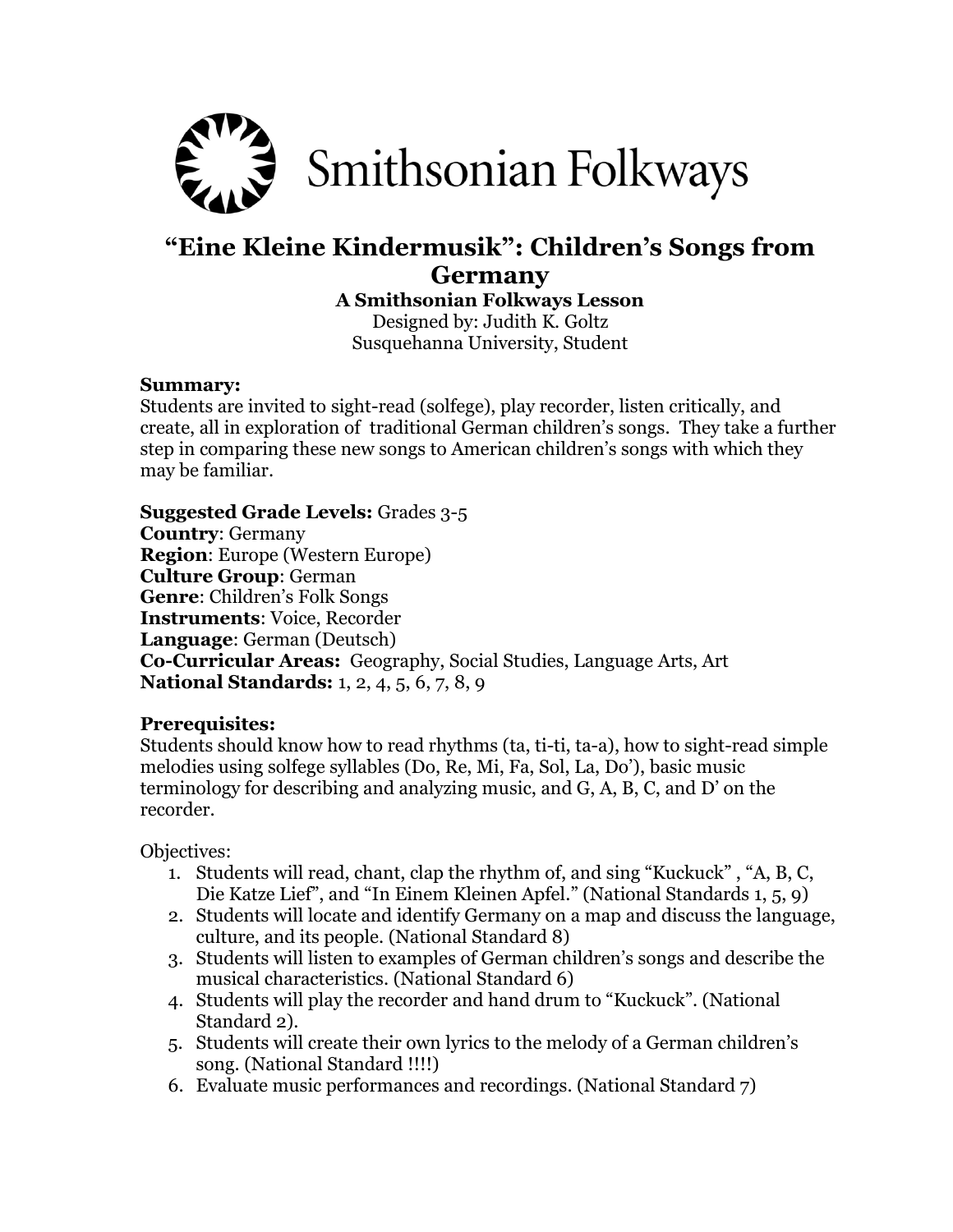7. Use music terminology/vocabulary and a Venn diagram to compare and contrast German children's songs from children's songs familiar to them (American or otherwise.) (National Standards 8, 9)

## **Materials:**

- *●* Projector (for maps, images, notation)
- *●* Stereo system (to play recordings)
- *●* "German Children's Songs, vol. 1" by Ernst Wolff Tracks 101, 206, and 209

From Smithsonian Folkways FW07270

[http://www.folkways.si.edu/ernst-wolff/german-childrens-songs-vol-](http://www.folkways.si.edu/ernst-wolff/german-childrens-songs-vol-1/world/music/album/smithsonian)

[1/world/music/album/smithsonian](http://www.folkways.si.edu/ernst-wolff/german-childrens-songs-vol-1/world/music/album/smithsonian)

● World Map: *The World HD,* by Kengo

<http://www.flickr.com/photos/kengo/5464117549/in/set-72157626101170380/>

- Images: (Teacher can use any search engine by typing in "cuckoo clocks", "German zither")
- Musical notation (provided below)
- "Children's Folk Songs of Germany" Artist Elsa Vopel ; Artist Erika Vopel Track 101

From Smithsonian Folkways FW07742

[http://www.folkways.si.edu/erika-and-elsa-vopel/childrens-folk-songs-of](http://www.folkways.si.edu/erika-and-elsa-vopel/childrens-folk-songs-of-germany/childrens-world/music/album/smithsonian)[germany/childrens-world/music/album/smithsonian](http://www.folkways.si.edu/erika-and-elsa-vopel/childrens-folk-songs-of-germany/childrens-world/music/album/smithsonian)

- Recorders
- Hand drums
- Paper/Pencil
- Venn diagram handout (attached)
- Crayons

#### **Lesson Segments:**

- 1. **Introduction to German Children's Song "Kuckuck"** (National Standards 1, 5, 6, 8, 9)
- 2. **Musical Exploration and Performance of "Kuckuck" and other German Children's Songs** (National Standards 1, 2, 5, 6, 7, 8, 9)
- 3. **Making Comparisons, Drawing Conclusions: German Children's Songs** (National Standards 1, 7, 8, 9)

## **I. Introduction to German Children's Songs**

1. (Before Listening): Ask students to speak and clap the rhythm of "Kuckuck" using ta's and ti-ti's.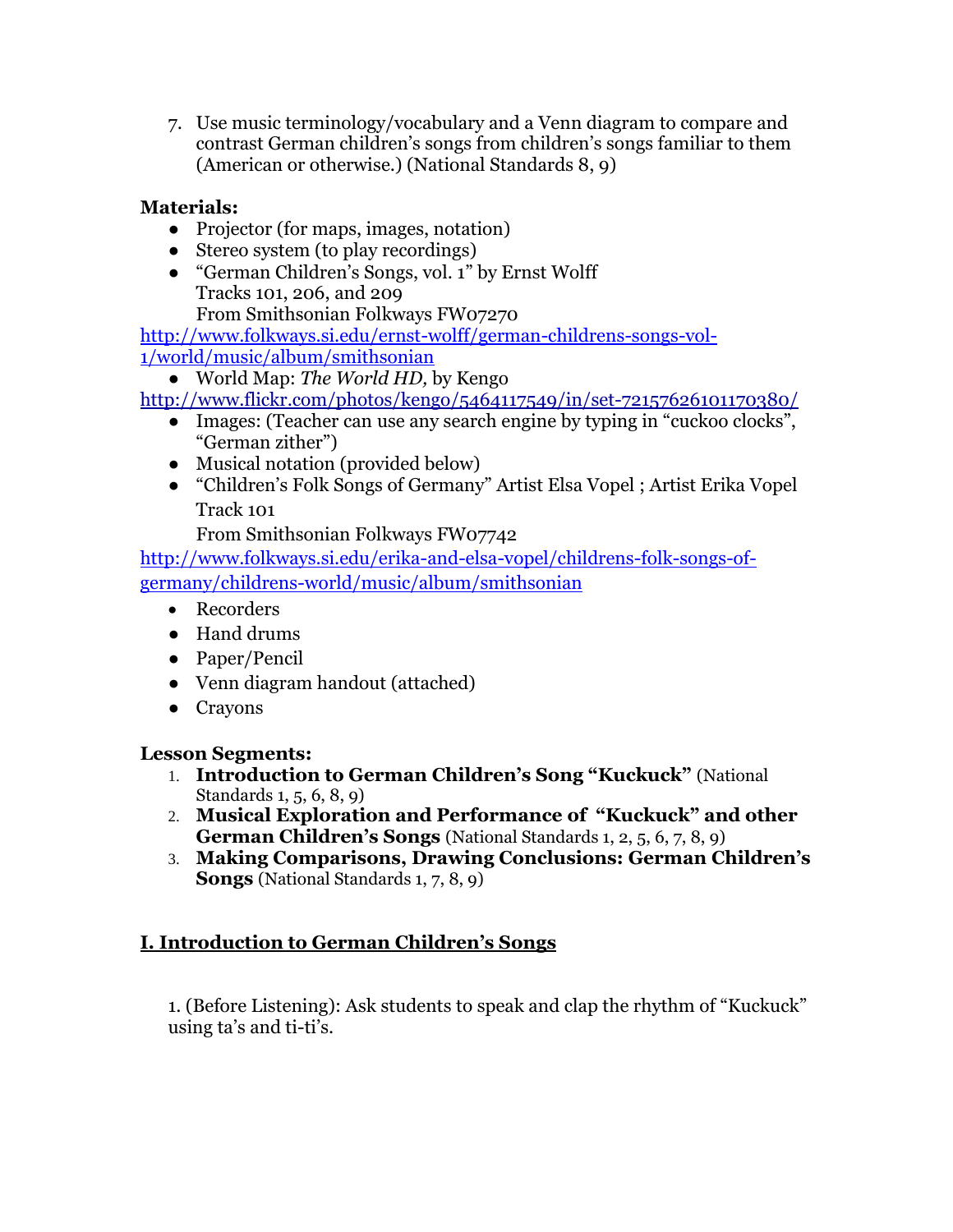# **Rhythm Practice**

Example A



- a. Review solfege syllables and hand signs. Practice reading simple patterns.
	- i. The teacher can notate simple melodic patterns (2 bars) on the board.
- b. Students sight-read "Kuckuck" using solfege syllables and hand signs.
	- i. Teacher establishes pitch and cues.
	- ii. Repeat as necessary.

Let's Solfege!

Example B



- iii. Ask the students if they hear any part of the song twice (Measures 1 and 2 are similar to 8 and 9).
- iv. Sing it again, and have the students stand up when they hear the first two measures again (in measures 8 and 9)..
- c. Teacher asks the students to think about what they hear as they listen to "Kuckuck"
	- i. Play track #206, "Kuckuck"
	- ii. Ask the students what they heard (voices [1], instruments? [piano] how many? [1])
	- iii. Ask the students if they have heard the melody before (it should sound very familiar!)
- d.Teacher plays the recording again, asking the students to this about where in the world the song may come from, what language is being sung, and what they think it might be about.
	- i. If the students do not guess that the song is from Germany/sung in German, the teacher should tell them.
	- ii. Ask a student to point to Germany a map of the world.
	- iii. Also show a map of Europe, and one of Germany.
		- 1. (The teacher may use any search engine by typing in "Map of the world/Europe/Germany" for appropriate images, or may use any maps available in the classroom.)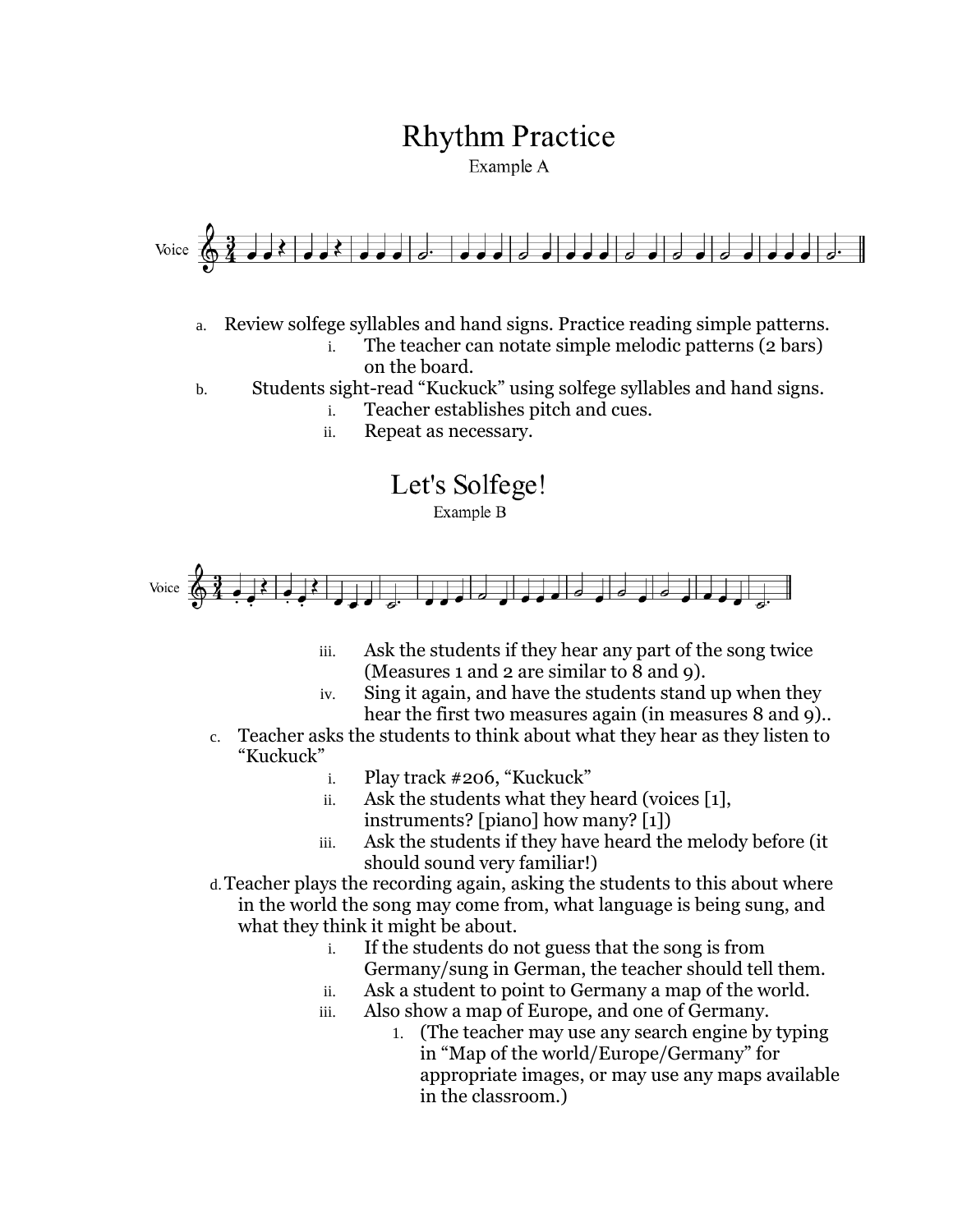

iv. Provide context and information about Germany:

- 1. Germany is a populous country in Western Europe, bounded to the east by The Czech Republic, and Poland, the west by France, Belgium, and The Netherlands, the south by Switzerland and Austria, and the north by Denmark. People speak German, and many (approximately 80-90%) learn English in school.
- 2. Ask the students what they know about the country. (For example, what climate does it have, what kids of foods do they eat, what they wear or wore in the past, etc.)
- v. Ask the students what they think the song may be about.
	- 1. Germany experiences four seasons, but because several places have high elevation (mountains) and because of its fairly high latitude, Germany often experiences cold, harsh, snowy winters. Therefore, a lot of German folk songs are about the beauty of spring and new life. (See the liner notes for translations.)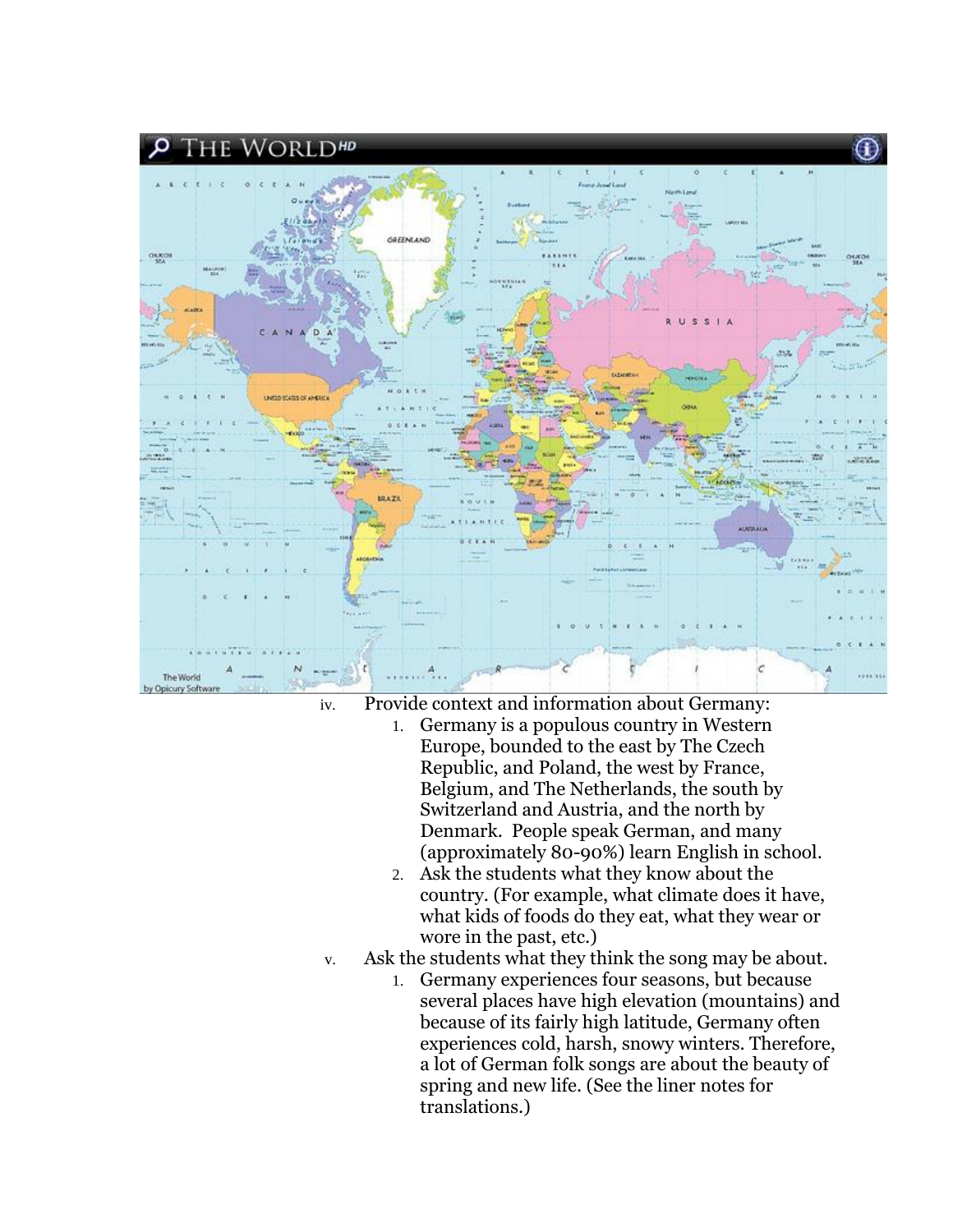- 2. "Kuckuck" is German onomatopoeia for an owl, or may also be used to imitate the sound of a cuckoo clock.
	- a. The teacher may like to show photographs of cuckoo clocks and explain that Germany is famous for producing some of the most intricate, wooden cuckoo clocks in the world(particularly from the Black Forest region).
- e. Play "Kuckuck" again and ask the students to sing the melody softly on a neutral syllable, such as "loo".
- f. Introduce the language:
	- i. Speak the text of each line of "Kuckuck" and have the students repeat:
		- 1. Kuckuck, kuckuck
		- 2. ruft in dem Wald!
		- 3. Lasset uns singen,
		- 4. tanzen, und springen!
		- 5. Frühling, Frühling,
		- 6. wird es nun bald!
	- ii. Listen to the recording again, following along with the words.
	- iii. Sing with the recording (with the text).
- g.Sing "Kuckuck" without the recording.

# Kuckuck

Example C



- h. Discuss the role of children's songs in societies around the world. (For example: games, lullabies, learning songs, etc.) i. (See **Assessment)**
- i. Listen to "In Einem Kleinen Apfel"
	- i. Ask the students to listen for who is performing. Are there instruments?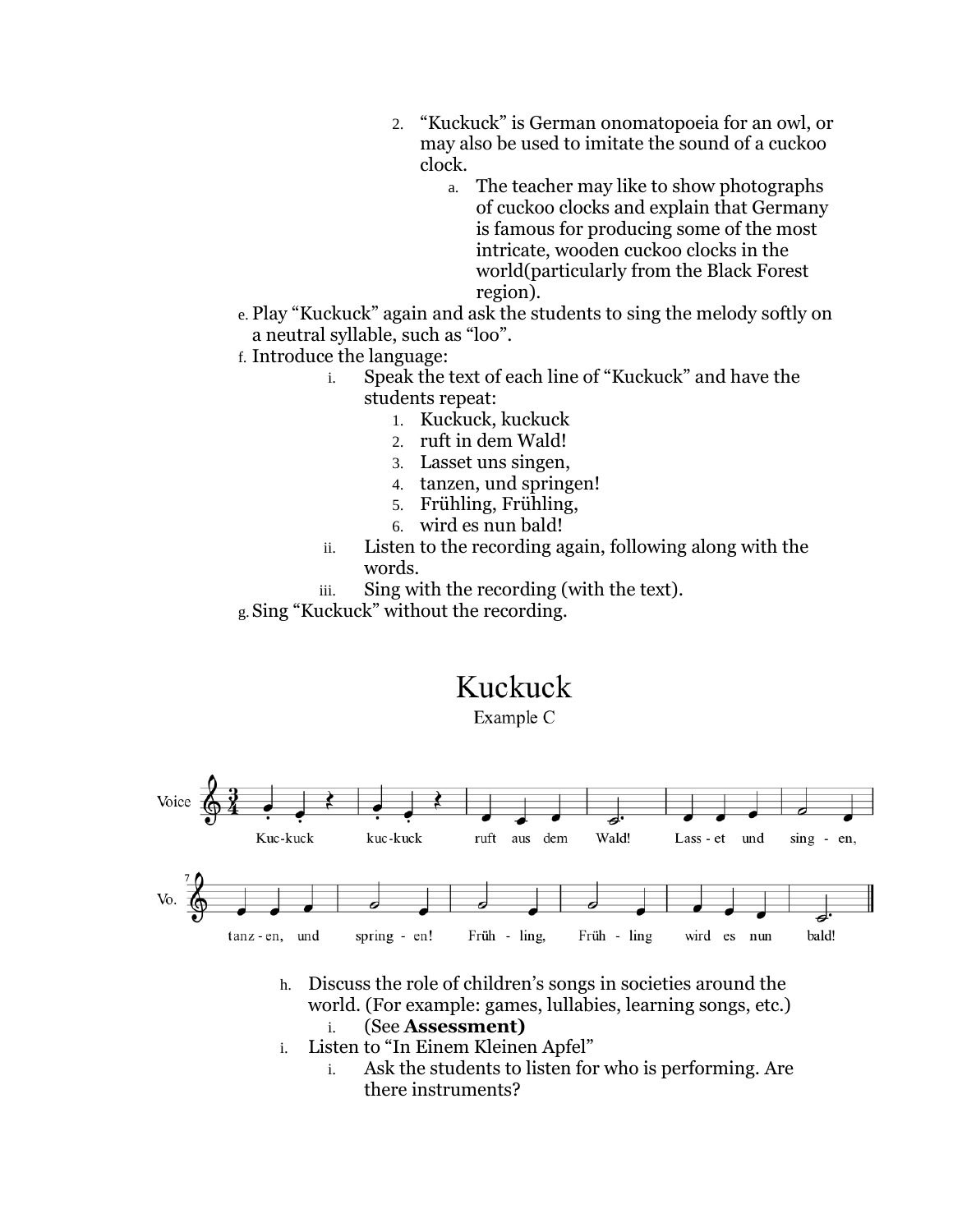- ii. As the music is playing, ask the students to show you what instrument they hear by pretending to play.
	- 1. Discuss what the students heard:
		- a. Voices (females)
		- b. Plucked string instrument (zither) i. Show photo
- iii. Listen to the recording again, asking the students to tap a steady beat somewhere on their body or desk. Ask the students to listen carefully to the words, and to see if they can figure out what the song is about.
	- 1.  $(Apfel = apple)$

#### **Extension (Optional):**

- a. In step 'a' of the procedure written above, the teacher may choose to address staccato. An example of how one might approach this is:
	- iv. Teacher: "Let's try that again! This time, I would like you to make the first four 'ta's' short! Can we try just the first two measures together?"
		- 1.Practice speaking and clapping the first four quarter notes *staccato.*
	- v. Teacher: "Who can tell me what it it is called when notes are short like what we just did?"
		- 1.Student answers/teacher tells the students: STACCATO!
		- 2.Review staccato if necessary.
	- a. In section 'd' of the procedure above, they teacher can also introduce or review (whichever is appropriate) sequences with measures 5-8 of "Kuckuck".

#### **Assessment:**

- 1. Students will be divided into small groups to discuss the role of children's songs in a society. Discussion questions may include:
	- a. Why do we sing children's songs in America?
	- b. What purpose do they serve? (What do they teach us?)
	- c. Do you think all cultures have songs for children? Why or why not?
	- d. What musical characteristics would you expect a children's song to have?
- 2. This lesson also provides the teacher with an opportunity to asses the students' musical progress and abilities:
	- a. Keeping a steady beat (Visual, Aural)
	- b. Reading and clapping rhythms (Visual, Aural)
	- c. Reading simple melodies with solfege and hand signs (Visual, Aural)
	- d. Pitch matching (Aural)
	- e. Describing music using grade-appropriate vocabulary (Oral)

#### **II. Musical Exploration and Performance of "Kuckuck" and other German Children's Songs**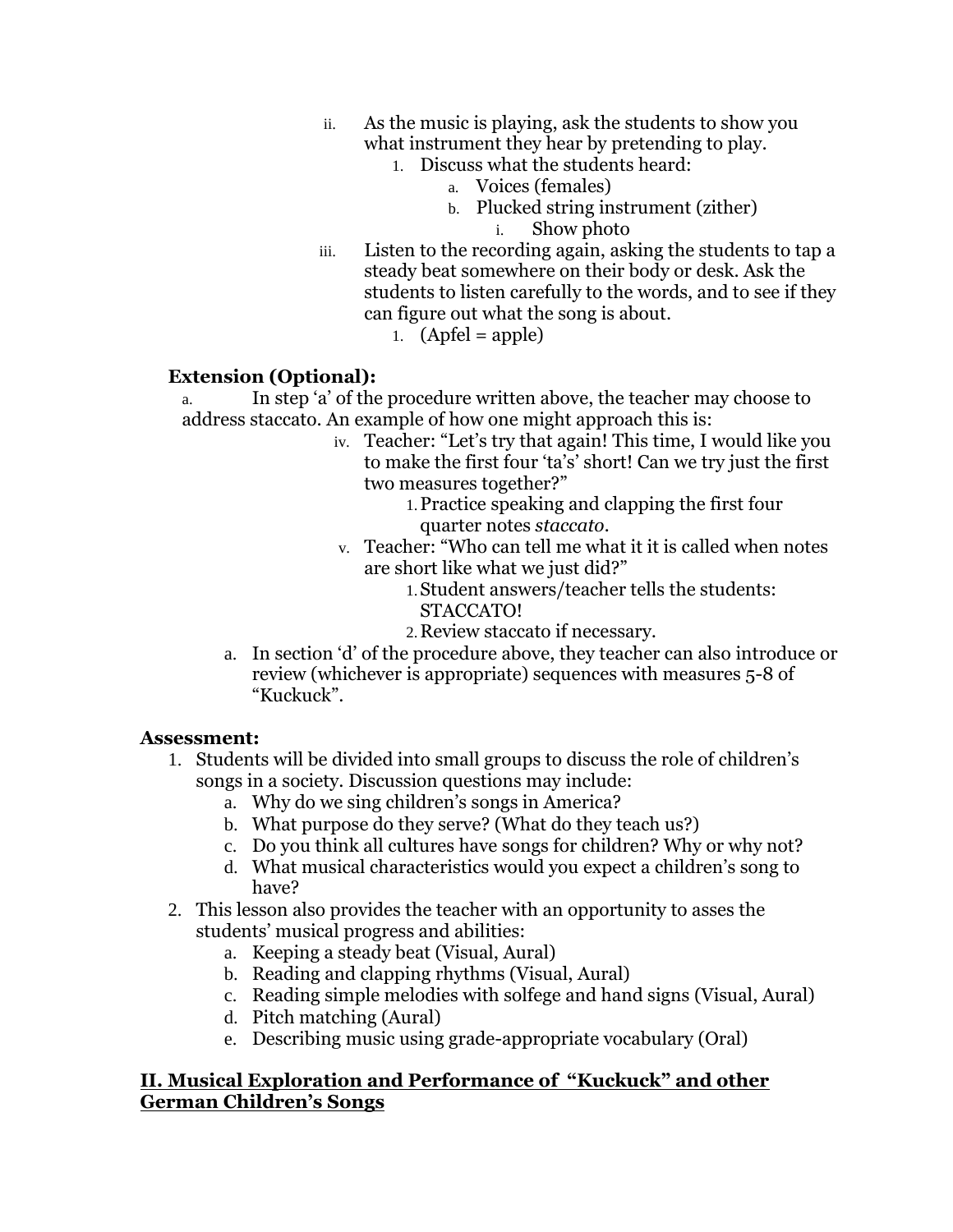- a. Play "Kuckuck" and ask students to sing along if they remember.
	- i. (Have the text posted on the board or projector)
	- ii. Sing once with the recording and once without.
- b. Review notes G, A, B, C, and D' on the recorder (if necessary)
- c. Students echo the teacher
	- i. Play each phrase of "Kuckuck"
	- ii. (Have notation visible if desired)

## Kuckuck

Example D



- d. Play through the melody of "Kuckuck" on the recorder until the majority of the students feel comfortable.
	- i. Ask two students to play steady quarter notes on a hand drum.
		- i. The students playing recorder should listen for the drum on the rests.
- e. Listen to "In Einem Kleinen Apfel"
	- i. Ask the students to identify the instrument they hear.
	- ii. Have them find a way to show the steady beat on their bodies as they listen.
	- iii. Listen again and hum the melody.
	- iv. Sing again with the words. (Optional)
- f. Review the text and translation of "In Einem Kleinen Apfel" (available in the liner notes).
- g. Divide students into groups and have them create their own lyrics to the melody of "In Einem Kleinen Apfel" (See Assessment).
- h. Listen to "A, B, C, Die Katze Lief"
	- i. Ask the students:
		- i. What do you hear?
			- ii. Can your recognize any words?
	- ii. The students should hear A, B, C and recognize that it is part of the alphabet.
		- i. Teach the German alphabet
			- $A = Ah$
			- $\bullet$  B = Bay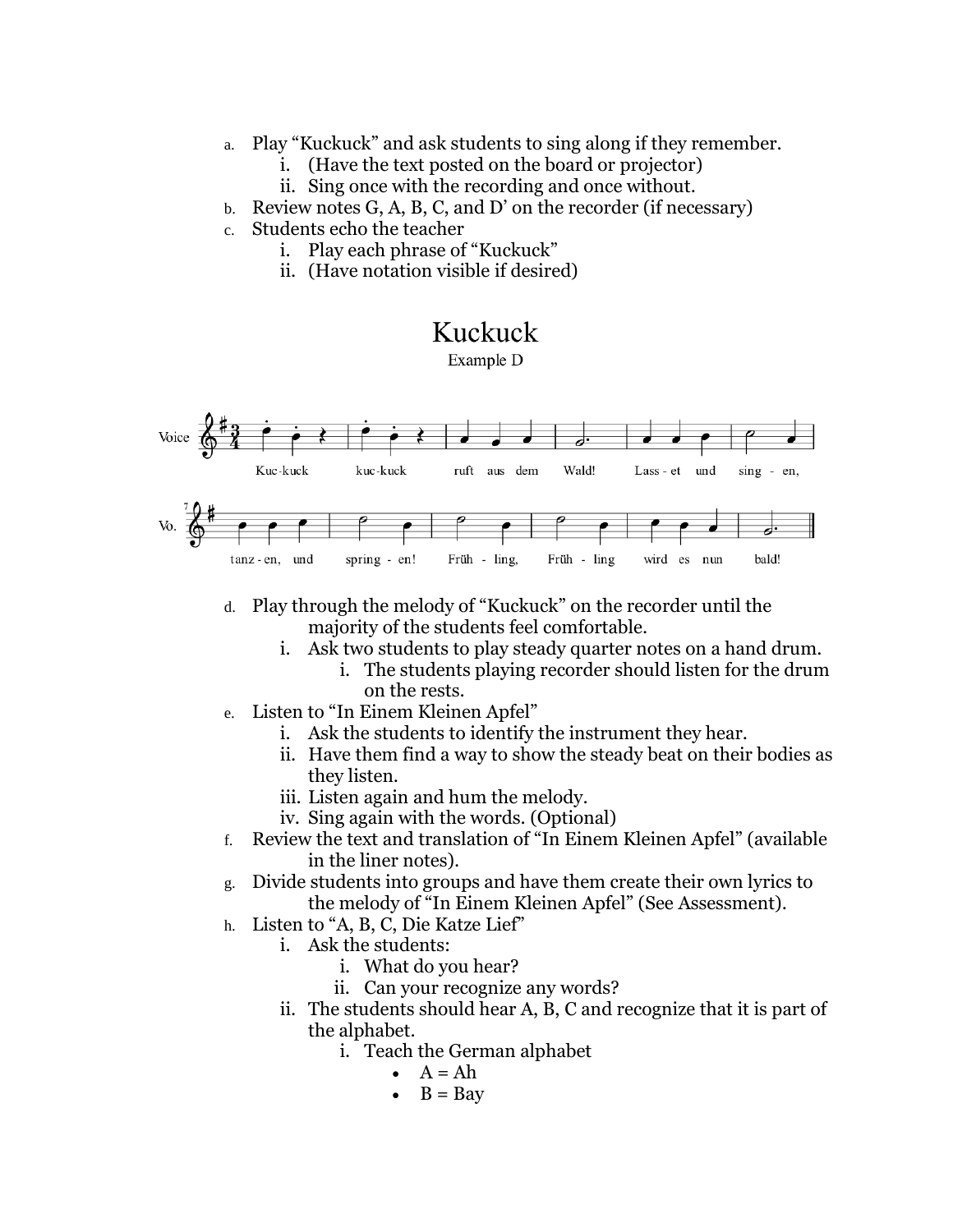- $\bullet$  C = Tsay
- $D = Day$
- $E = Ay$  (as in "day")
- $F = Ehf$
- $G = Gav$
- $H = Hah$
- $I = Ee$
- $J = Yot$  (like "joke")
- $\bullet$  K = Kah
- $\bullet$  L = Ehl
- $M = Ehm$
- $N = Ehn$
- $O = Oh$
- $P = Pay$
- $Q = Koo$
- $\bullet$  R = Air
- $S = E$ hs
- $T = Tay$
- $\bullet$  U = Oo
- $\bullet$   $V = Vow$  (as in "vowel")
- $\bullet$  W = Vay
- $\bullet$   $X = Iks$
- $\bullet$  Y = Ipsilon
- $Z = Tset$
- ii. Listen again and sing along with "A, B, C"
- iii. Listen again
	- Ask the students what they hear at the end (text).
	- Explain that it is a nonsense word.
- iv. Have the students stand up and walk around the room to the steady beat as they listen again.
- v. Teach the song:







**vi.** Sing with the recording and then without.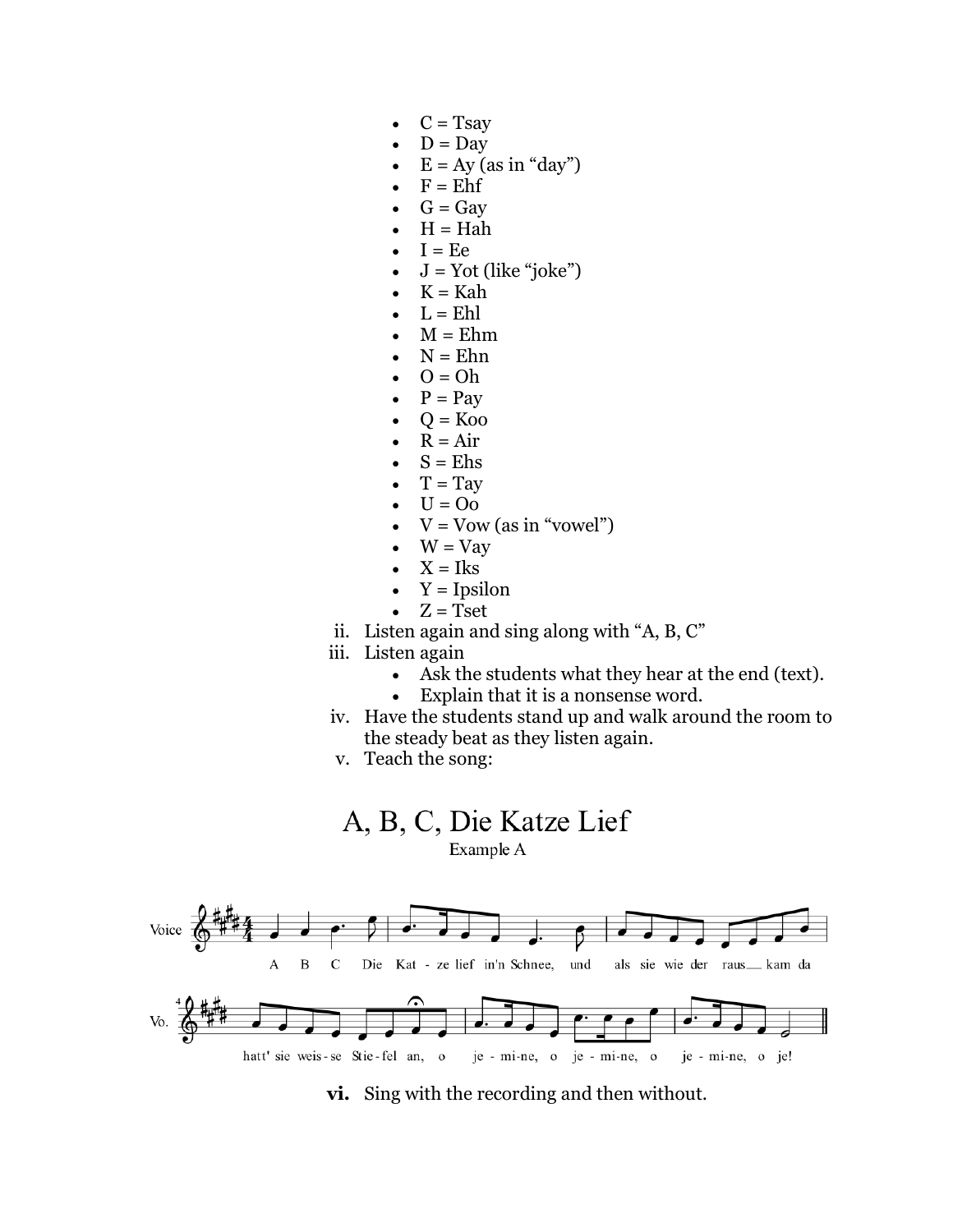## **Extension (Optional):**

 The teacher could introduce the recorder as a German instrument and discuss the different sizes, how they are made, and what role they play in German music, highlighing consorts and it's role as a solo instrument.

 Dotted rhythms: "A, B, C, Die Katze Lief" has several examples of a dottedeigth, sixteenth pattern that can be explained and taught.

#### **Assessment:**

1. Divide the students into small groups. Their assignment is to write their own lyrics to the melody of "In Einem Kleinen Apfel" . The teacher can create his or her own rubric. Grading can be based on effort and participation, or may include elements such as rhyming and matching the syllables to the rhythm.

- 2. Pitch matching (Aural)
- 3. Playing G, A, B, C, and D' with the correct fingerings on the recorder. (Visual, Aural, Oral)
- 4. Keep a steady beat (Aural, Visual)

## **III. Making Comparisons, Drawing Conclusions: German Children's Songs**

## **Procedure:**

- a. Play "In Einem Kleinen Apfel" as the students enter the room.
	- i. Sing the song with the German text as needed with the recording, then without.
- b. (Student "Presentations") Invite each group from Lesson Segment 2
- c. Discussion: German children's songs:
	- i. Were our performances exactly the same?
	- ii. Did we do our best with what we had?
	- iii. Were our versions still authentic? (Yes!)
- d. Assign each student a partner and have them compare and contrast the German children's songs that they learned to children's songs that are familiar to them (American or otherwise). (An example of the handout is attached at the end).
	- i. Play "Alle Vögel Sind Schon Da"
		- i. Ask the students if they recognize the second phrase from an American children's song. (Twinkle, Twinkle).
- e. Have the students draw a picture of something they learned about German children's music or Germany. (i.e. something from the Unit). Play the albums in the background as they work.

## **Extension (Optional):**

- Additional songs are available on the albums provided under materials.
- Introduce German wind ensembles and brass bands.
- Use the students' drawings to create a book about German children's songs.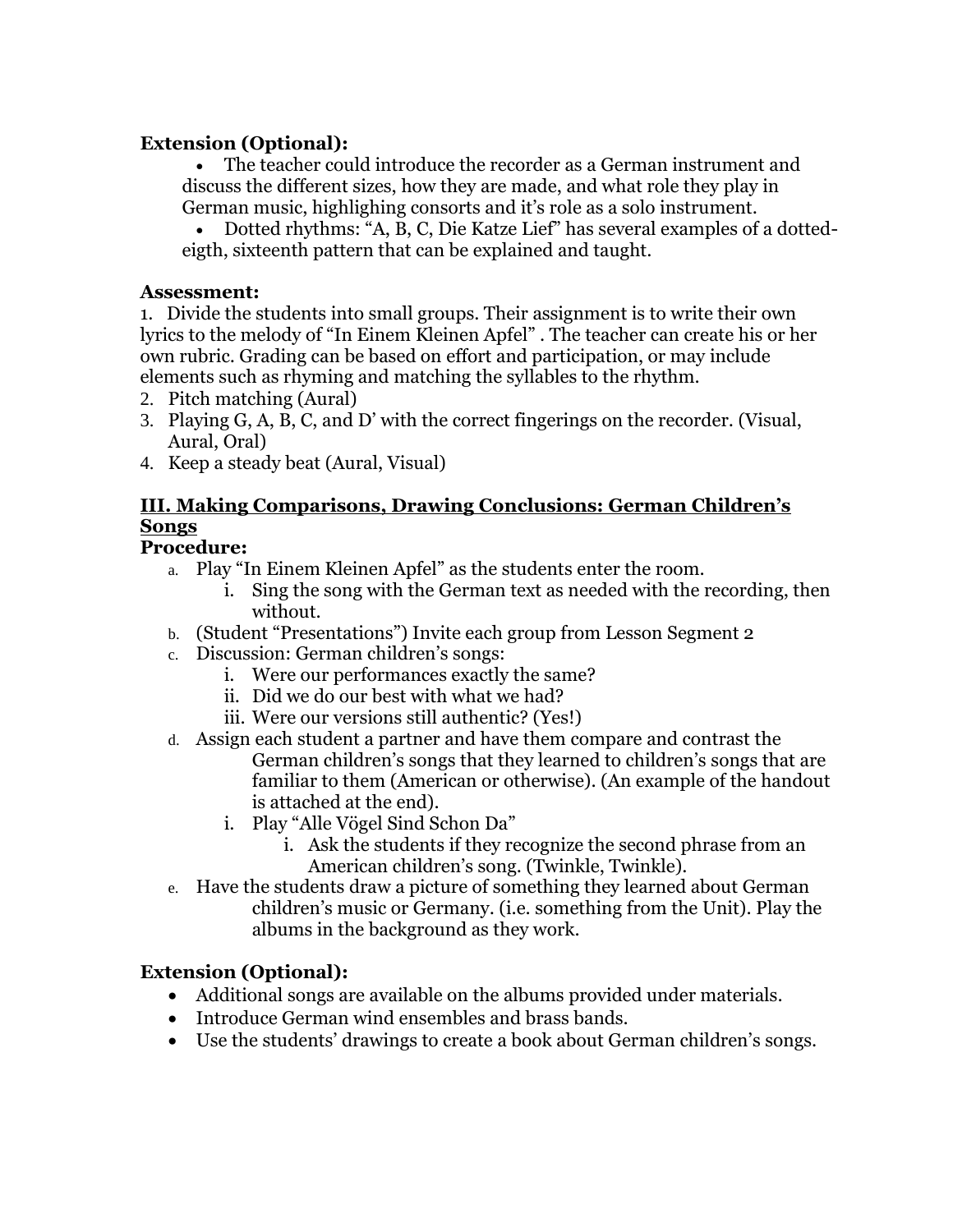#### **Assessment:**

- 5. The teacher can assess the students' performances of their versions of "In Einem Kleinen Apfel"
	- i. Pitch Matching (Aural)
	- ii. Rhythm (Aural)
	- iii. Effort
	- iv. Participation
	- v. Etc.
- 6. Evaluate music performances and recordings. (Oral)
- 7. Venn Diagram (Visual/Oral)
- 8. Drawings (Visual)